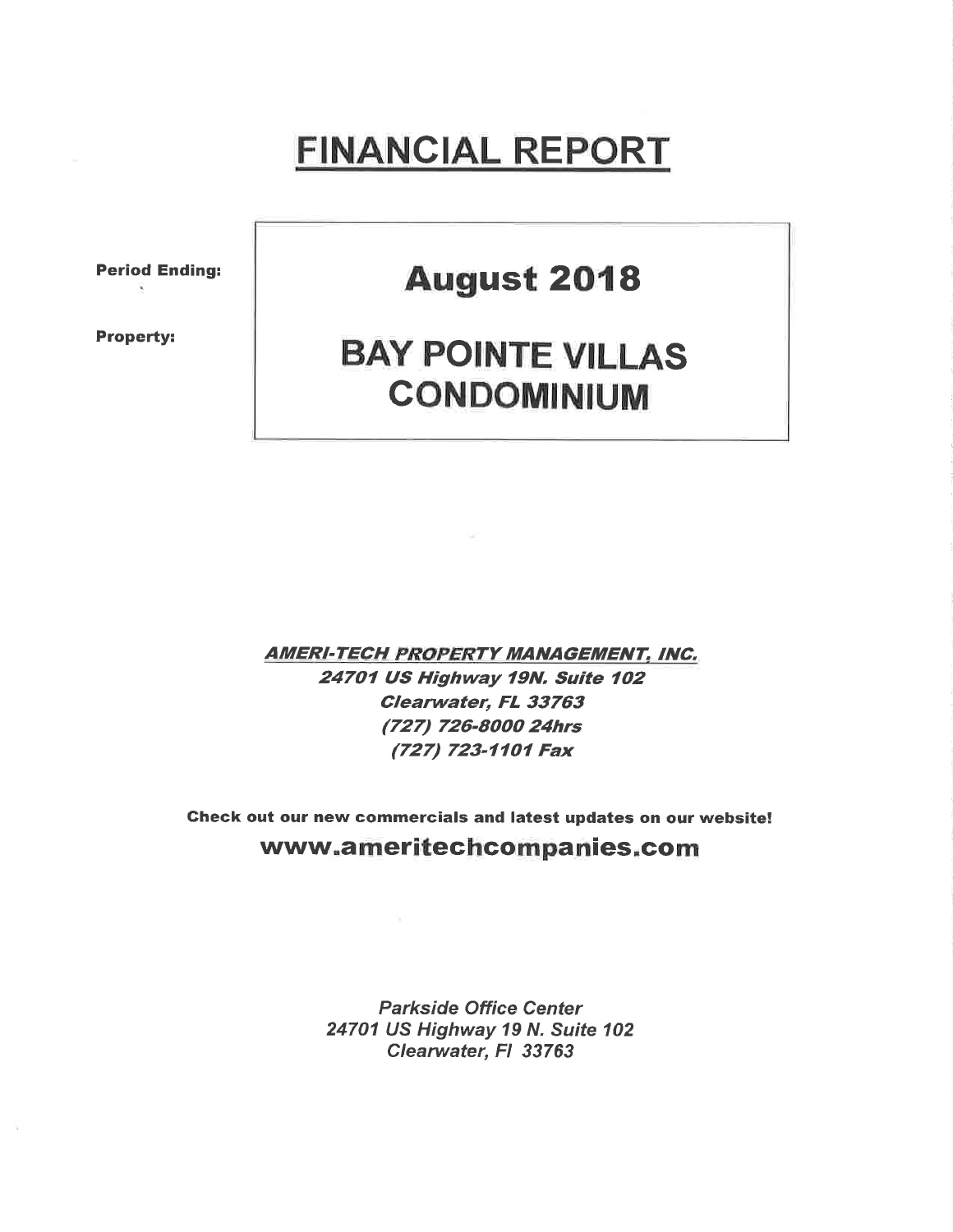It is the intent of Ameri-Tech Property Management seryices to produce a comprehensive self contained Financial Report, where as the validity and accuracy of the information being reported can be easily understood and substantiated. The following financial information is for Management purposes only in order to assist the association in financial planning. The attached financials have not been Audited, Reviewed, or Compiled at this time by an independent CPA.

The information contained on this page will aid the reader in better understanding this Financial Report. Each report analysis listed below will be explained in clear detail. This will enable the reader to better understand the intent and purpose of each report, as well as render the current financial disposition of the Property or Association.

TaþIe of Contents

| <b>Income Statement:</b>    | The accounting procedures have been prepared on a modified<br>cash basis. All income and expenses are posted on the<br>statement during the same period in which they were incurred.                        |
|-----------------------------|-------------------------------------------------------------------------------------------------------------------------------------------------------------------------------------------------------------|
| <b>Balance Sheet:</b>       | Financial information listed on the Balance Sheet will show all<br>assets and liabilities, such as available cash, deposits, reserve<br>accounts, loans and equity.                                         |
| <b>General Ledger:</b>      | The General Ledger details all of the financial activity performed<br>in a given period to provide the reader with a detailed<br>explanation on each and every entry made for the period being<br>reported. |
| <b>Delinquent Owners:</b>   | This report will list all Delinquent Owners and the current<br>balance due.                                                                                                                                 |
| <b>Prepaid Owners:</b>      | This report will list all Prepaid Members.                                                                                                                                                                  |
| <b>Disbursement Report:</b> | This report will list all checks disbursed for the period being<br>reported, along with copies of all invoices paid.                                                                                        |
|                             | <b>Reconciliation Report:</b> This report with the actual bank statements shall reconcile the<br>account statements for the period being reported.                                                          |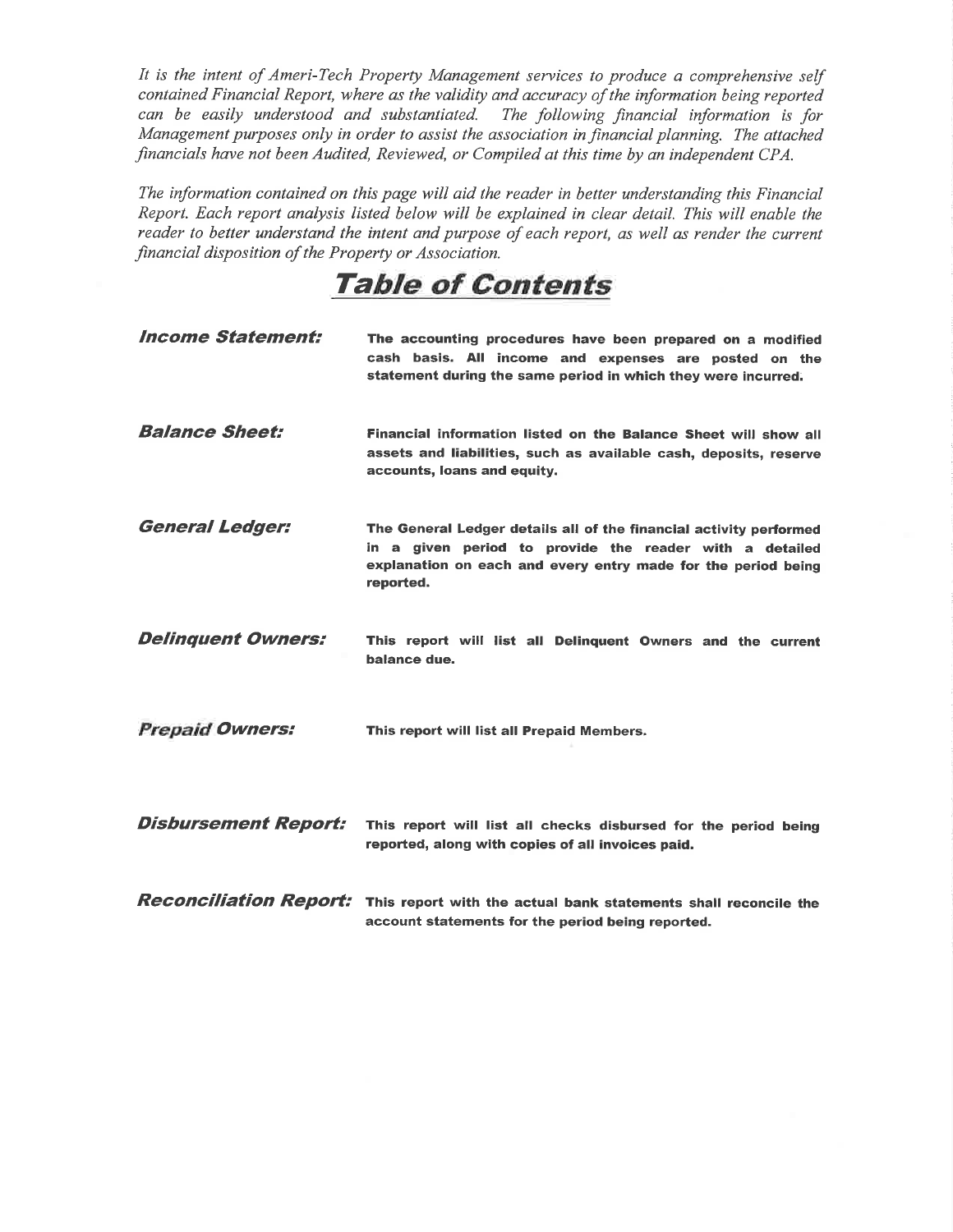

#### **Income Statement - Operating**

Bay Pointe Villas Condo Assn. Inc.

#### Date: 9/4/2018 Time: 3:40 pm Page: 1

#### 08/31/2018

|                      |                                     |                          | <b>Current Period</b> |              |             | Year-to-date             |             | Annual       |
|----------------------|-------------------------------------|--------------------------|-----------------------|--------------|-------------|--------------------------|-------------|--------------|
| Description          |                                     | Actual                   | <b>Budget</b>         | Variance     | Actual      | <b>Budget</b>            | Variance    | Budget       |
|                      |                                     |                          |                       |              |             |                          |             |              |
| <b>REVENUE</b>       |                                     |                          |                       |              |             |                          |             |              |
| 4010                 | Unit Maintenance Fees               | \$7,900.00               | \$9,085.00            | (\$1,185.00) | \$72,281.00 | \$72,680.00              | (\$399.00)  | \$109,020.00 |
| 4020                 | Unit Late Fees                      | ÷                        | ÷                     | ÷            | 60.00       | $\overline{\phantom{a}}$ | 60.00       |              |
| 4400                 | Operating Interest Income           | 0.40                     | ÷                     | 0,40         | 7.25        | $\overline{\phantom{a}}$ | 7.25        |              |
| 4500                 | Application Income                  | Ξ                        | ٠                     | ×            | 50.00       | ×                        | 50,00       |              |
| 4800                 | Misc Income                         | 1,350.00                 | Ξ                     | 1,350.00     | 1,350.00    | $\frac{1}{2}$            | 1,350.00    |              |
| <b>Total REVENUE</b> |                                     | 9,250.40                 | 9,085.00              | 165.40       | 73,748.25   | 72,680.00                | 1,068.25    | 109,020.00   |
| <b>EXPENSES</b>      |                                     |                          |                       |              |             |                          |             |              |
|                      | <b>ADMINISTRATIVE</b>               |                          |                       |              |             |                          |             |              |
| 5010                 | <b>Copies/Printing Supplies</b>     | 66.50                    | 60.00                 | (6.50)       | 1,368.39    | 480.00                   | (888.39)    | 720.00       |
| 5300                 | Insurance                           | 2,419.36                 | 3,000.00              | 580.64       | 22,501.43   | 24,000.00                | 1,498.57    | 36,000.00    |
| 5600                 | Corporate Report Fee                | ×                        | 5.00                  | 5.00         | 61.25       | 40.00                    | (21.25)     | 60.00        |
| 5610                 | <b>Bureau Fees</b>                  |                          | 8,00                  | 8,00         |             | 64.00                    | 64.00       | 96.00        |
| 5800                 | Management Fee                      | 650.00                   | 400.00                | (250.00)     | 4,150.00    | 3,200.00                 | (950.00)    | 4,800.00     |
| 5900                 | Legal                               | 1,700.00                 | 50.00                 | (1,650.00)   | 1,700.00    | 400.00                   | (1,300.00)  | 600.00       |
| 5910                 | Accounting/Tax Returns              | $\overline{\phantom{a}}$ | 30.00                 | 30.00        | 350.00      | 240.00                   | (110.00)    | 360.00       |
| 6210                 | Pool Permit                         |                          | 15,00                 | 15.00        | 175.00      | 120.00                   | (55,00)     | 180.00       |
|                      | <b>Total ADMINISTRATIVE</b>         | 4,835.86                 | 3,568.00              | (1, 267.86)  | 30,306.07   | 28,544.00                | (1,762.07)  | 42,816,00    |
|                      | <b>GROUNDS MAINTENANCE</b>          |                          |                       |              |             |                          |             |              |
| 5400                 | Lawn Service Contract               | ٧                        | 900.00                | 900.00       | 7,300.00    | 7,200.00                 | (100.00)    | 10,800.00    |
| 5410                 | Mulch                               |                          | 100.00                | 100.00       |             | 800.00                   | 800.00      | 1,200.00     |
| 5420                 | Trees                               | u,                       | 100.00                | 100,00       | s           | 800.00                   | 800,00      | 1,200.00     |
|                      | <b>Total GROUNDS MAINTENANCE</b>    | ×                        | 1,100.00              | 1,100.00     | 7,300.00    | 8,800.00                 | 1,500.00    | 13,200.00    |
|                      | <b>BUILDING MAINTENANCE</b>         |                          |                       |              |             |                          |             |              |
| 6100                 | <b>Building Maintenance</b>         | 100.00                   | 700.00                | 600.00       | 2,471,49    | 5,600,00                 | 3,128,51    | 8,400.00     |
| 6120                 | Miscellaneous Materials             | ÷                        | 100.00                | 100.00       | 291.91      | 800,00                   | 508,09      | 1,200.00     |
|                      | <b>Total BUILDING MAINTENANCE</b>   | 100.00                   | 800,00                | 700.00       | 2,763.40    | 6,400.00                 | 3,636.60    | 9,600.00     |
| 6200                 | Pool Service/Supplies/Maint         | 445,35                   | 250.00                | (195.35)     | 2,020.35    | 2,000.00                 | (20.35)     | 3,000.00     |
|                      | <b>UTILITY EXPENSES</b>             |                          |                       |              |             |                          |             |              |
| 7000                 | Electric                            | 223.00                   | 180.00                | (43.00)      | 1,741.84    | 1,440.00                 | (301.84)    | 2,160.00     |
| 7001                 | Water and Sewer                     | ÷.                       | 1,225.00              | 1,225.00     | 9,480.40    | 9,800.00                 | 319,60      | 14,700.00    |
| 7002                 | <b>Trash Removal</b>                | 225.00                   | 379.00                | 154.00       | 3,353.23    | 3,032.00                 | (321.23)    | 4,548.00     |
| 7006                 | Cable Service                       | 1,849.00                 | 919,00                | (930.00)     | 9,170.00    | 7,352.00                 | (1, 818.00) | 11,028.00    |
|                      | <b>Total UTILITY EXPENSES</b>       | 2,297.00                 | 2,703.00              | 406.00       | 23,745.47   | 21,624.00                | (2, 121.47) | 32,436.00    |
|                      | <b>NON OPERATING EXPENSES</b>       |                          |                       |              |             |                          |             |              |
| 9010                 | Reserves- Painting                  | 530.00                   | 530.00                | ÷.           | 2,655.00    | 4,240.00                 | 1,585.00    | 6,360,00     |
| 9030                 | Reserves-Roof                       | 213.00                   | 213.00                | ÷,           | 3,289.00    | 1,704.00                 | (1,585.00)  | 2,556.00     |
| 9080                 | Reserves- Unallocated Interest      | (79.00)                  | (79.00)               |              | (632.00)    | (632.00)                 | ÷           | (948.00)     |
|                      | <b>Total NON OPERATING EXPENSES</b> | 664.00                   | 664.00                | ÷.           | 5,312.00    | 5,312.00                 | 0.00        | 7,968.00     |
|                      | <b>Total EXPENSES</b>               | \$8,342.21               | \$9,085.00            | \$742.79     | \$71,447.29 | \$72,680.00              | \$1,232.71  | \$109,020.00 |
|                      |                                     |                          |                       |              |             |                          |             |              |
|                      | <b>COMBINED NET INCOME</b>          | \$908.19                 | \$-                   | \$908.19     | \$2,300.96  | \$-                      | \$2,300.96  | $S-$         |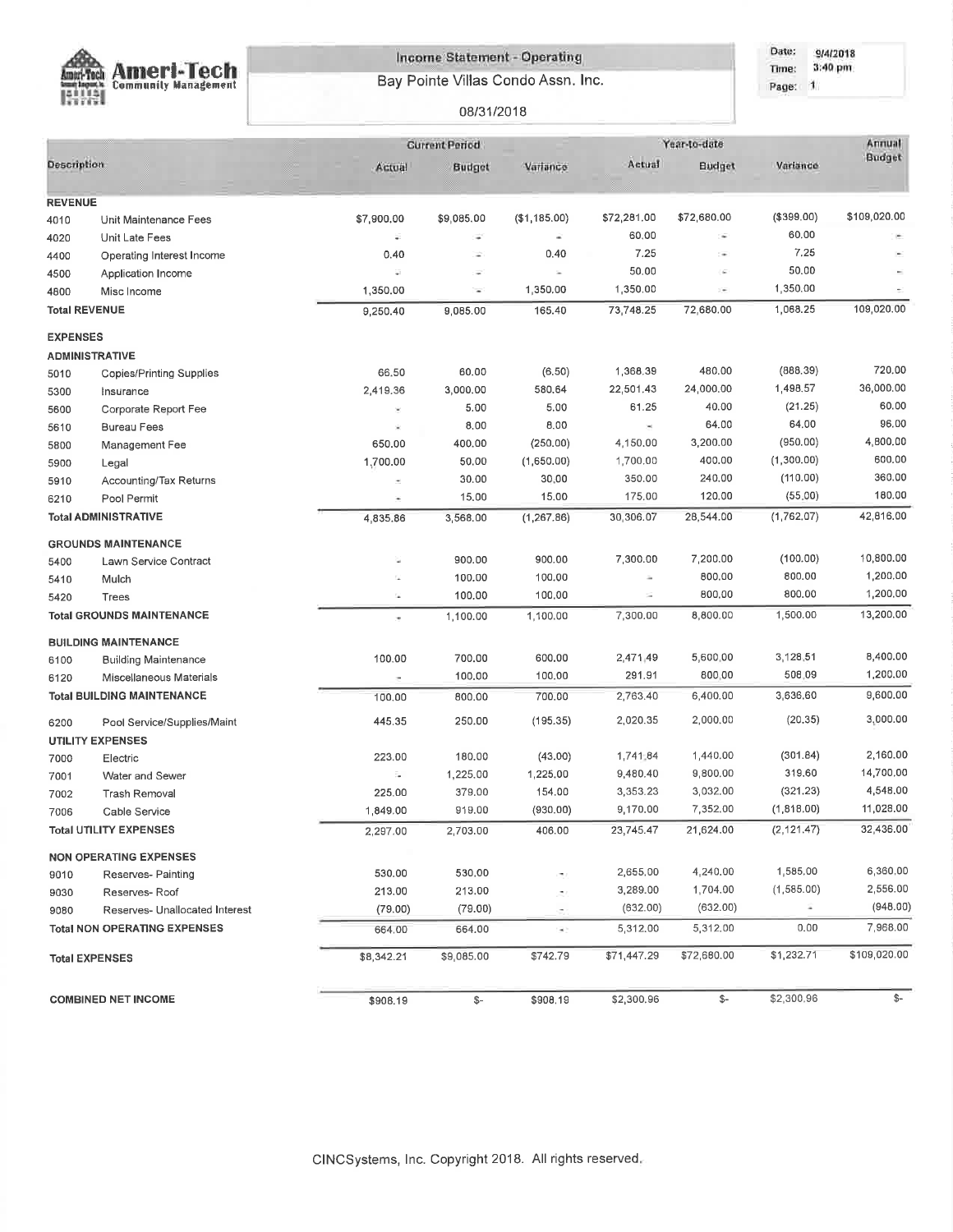| <b>Ameri-Tech</b><br>Armen's Trech<br><b>Community Management</b><br><b>Thel</b> |                    |                          |              |                          |                       |           | Income Statement Summary - Operating<br>Bay Pointe Villas Condo Assn. Inc.<br>Fiscal Period: August 2018 |                     |          |                  |                          |           | Date:<br>Time:<br>Page: | 9/4/2018<br>3:40 pm<br>-1 |             |
|----------------------------------------------------------------------------------|--------------------|--------------------------|--------------|--------------------------|-----------------------|-----------|----------------------------------------------------------------------------------------------------------|---------------------|----------|------------------|--------------------------|-----------|-------------------------|---------------------------|-------------|
| Account                                                                          |                    | January                  | February     | March                    | April                 | May       | June                                                                                                     | July.               |          | August September | October                  | November. | December                |                           | Total       |
| <b>REVENUE</b>                                                                   |                    |                          |              |                          |                       |           |                                                                                                          |                     |          |                  |                          |           |                         |                           |             |
| 4010 Unit Maintenance Fees                                                       |                    |                          |              |                          |                       | 48,566.00 | 5,935.00                                                                                                 | 9,880.00            | 7,900.00 |                  |                          |           |                         |                           | \$72,281.00 |
| 4020 Unit Late Fees                                                              |                    |                          |              |                          |                       | 60.00     | G.                                                                                                       | á.                  | ίü,      |                  |                          |           |                         |                           | 60.00       |
| 4400 Operating Interest Income                                                   |                    |                          |              |                          |                       | 5,81      | 0.30                                                                                                     | 0.74                | 0.40     |                  |                          |           |                         |                           | 7.25        |
| 4500 Application Income                                                          |                    |                          |              |                          | ä,                    | 50,00     | ÷                                                                                                        | $\bar{a}$           |          |                  |                          |           |                         | ÷                         | 50.00       |
| 4800 Misc Income                                                                 |                    |                          |              |                          | ÷                     | ۰         | $\bar{a}$                                                                                                | $\bullet$           | 1,350.00 | ٠                |                          |           |                         |                           | 1,350.00    |
| <b>Total REVENUE</b>                                                             |                    | ç.                       | $\mathbf{r}$ |                          | $\langle \mu \rangle$ | 48,681.81 | 5,935,30                                                                                                 | 9,880.74            | 9,250.40 | $\mathbf{u}_0$   | $\overline{\phantom{a}}$ | $\bullet$ |                         | ò.                        | 73,748.25   |
| <b>EXPENSES</b>                                                                  |                    |                          |              |                          |                       |           |                                                                                                          |                     |          |                  |                          |           |                         |                           |             |
| <b>ADMINISTRATIVE</b>                                                            |                    |                          |              |                          |                       |           |                                                                                                          |                     |          |                  |                          |           |                         |                           |             |
| 5010 Copies/Printing Supplies                                                    |                    |                          |              |                          | ¥                     | 615.47    | 639.42                                                                                                   | 47.00               | 66.50    |                  |                          |           |                         |                           | 1,368.39    |
| 5300 Insurance                                                                   |                    |                          |              |                          | $\overline{ }$        | 15,604.20 | 1,414.31                                                                                                 | 3,063.56            | 2,419.36 |                  |                          |           |                         |                           | 22,501.43   |
| 5600 Corporate Report Fee                                                        |                    |                          |              |                          | ¥.                    | 61.25     | ×.                                                                                                       | ΣÜ,                 | ÷        |                  |                          |           |                         |                           | 61.25       |
| 5800 Management Fee                                                              |                    |                          |              |                          | ٠                     | 2,000.00  | 850.00                                                                                                   | 650.00              | 650.00   |                  |                          |           |                         |                           | 4,150.00    |
| 5900 Legal                                                                       |                    |                          |              |                          | ٠                     |           | œ                                                                                                        | ÷                   | 1,700.00 |                  |                          |           |                         | ÷,                        | 1,700.00    |
| 5910 Accounting/Tax Returns                                                      |                    | ÷                        |              |                          | ÷                     | 350.00    | ίü,                                                                                                      | ×,                  | ٠        |                  |                          |           |                         |                           | 350,00      |
| 6210 Pool Permit                                                                 |                    |                          |              |                          | ٠                     | 175.00    | $\bullet$                                                                                                | ٠                   |          |                  |                          | 9         |                         | a                         | 175.00      |
| <b>Total ADMINISTRATIVE</b>                                                      |                    | ٠                        |              | $\overline{\phantom{a}}$ | $\ddot{\phantom{0}}$  | 18,805.92 | 2,903.73                                                                                                 | 3,760.56            | 4,835.86 |                  |                          | ÷         |                         | $\tilde{\phantom{a}}$     | 30,306.07   |
| <b>GROUNDS MAINTENANCE</b>                                                       |                    |                          |              |                          |                       |           |                                                                                                          |                     |          |                  |                          |           |                         |                           |             |
| 5400 Lawn Service Contract                                                       |                    |                          |              |                          | ÷,                    | 5,100.00  | 2,200.00                                                                                                 |                     | ä        |                  |                          |           |                         | Ω                         | 7,300.00    |
| <b>Total GROUNDS MAINTENANCE</b>                                                 |                    | ٠                        |              | ν                        | Ξ                     | 5,100.00  | 2,200.00                                                                                                 | $\hat{\phantom{a}}$ | ۷        |                  |                          | ×         |                         | E.                        | 7,300.00    |
| <b>BUILDING MAINTENANCE</b>                                                      |                    |                          |              |                          |                       |           |                                                                                                          |                     |          |                  |                          |           |                         |                           |             |
| 6100 Building Maintenance                                                        |                    |                          |              |                          | Ξ                     | 1,800.08  | 550.00                                                                                                   | 21.41               | 100.00   |                  |                          |           |                         | ٠                         | 2,471.49    |
| 6120 Miscellaneous Materials                                                     |                    |                          |              | ۰                        | $\blacksquare$        | 66.91     | 225.00                                                                                                   | $\overline{a}$      | ٠        |                  |                          |           |                         | c                         | 291.91      |
| <b>Total BUILDING MAINTENANCE</b>                                                |                    | ×                        |              | ٠                        | $\bullet$             | 1,866.99  | 775.00                                                                                                   | 21.41               | 100.00   | $\bullet$        | $\sim$                   | ٠         |                         | ×,                        | 2,763.40    |
| 6200 Pool Service/Supplies/Maint<br><b>UTILITY EXPENSES</b>                      |                    |                          |              |                          | $\overline{a}$        | 1,125.00  | $\overline{\phantom{a}}$                                                                                 | 450.00              | 445,35   | Ξ                |                          |           |                         |                           | 2,020.35    |
| 7000 Electric                                                                    |                    |                          |              |                          | ¥,                    | 1,025.27  | 202.07                                                                                                   | 291.50              | 223.00   |                  |                          |           |                         | ×                         | 1,741.84    |
| 7001 Water and Sewer                                                             |                    |                          |              |                          | ×                     | 4,503.36  | 2,271.64                                                                                                 | 2,705.40            | ٠        |                  |                          |           |                         | ×                         | 9,480.40    |
| 7002 Trash Removal                                                               |                    |                          |              |                          | ٠                     | 2,681.34  | 446.89                                                                                                   | ÷.                  | 225.00   |                  |                          |           |                         | ×.                        | 3,353.23    |
| 7006 Cable Service                                                               |                    | ۰                        |              | ¥                        | $\tilde{\phantom{a}}$ | 5,472.00  | 912,00                                                                                                   | 937.00              | 1,849.00 |                  |                          |           |                         | ×                         | 9,170.00    |
| <b>Total UTILITY EXPENSES</b>                                                    |                    |                          |              |                          | ίü,                   | 13,681.97 | 3,832.60                                                                                                 | 3,933.90            | 2,297.00 | $\sim$           | ٠                        |           |                         |                           | 23,745.47   |
| <b>NON OPERATING EXPENSES</b>                                                    |                    |                          |              |                          |                       |           |                                                                                                          |                     |          |                  |                          |           |                         |                           |             |
| 9010 Reserves- Painting                                                          |                    |                          |              |                          | ×                     | 1,065.00  | 530.00                                                                                                   | 530.00              | 530.00   |                  |                          |           |                         | ia.                       | 2,655.00    |
| 9030 Reserves- Roof                                                              |                    | ¥                        |              | Ψ                        | ÷.                    | 2,650.00  | 213.00                                                                                                   | 213.00              | 213.00   |                  |                          |           |                         |                           | 3,289.00    |
| 9080 Reserves- Unallocated Interest                                              |                    |                          |              | $\overline{a}$           | ÷                     | (395.00)  | (79.00)                                                                                                  | (79.00)             | (79.00)  | $\overline{a}$   | ٠                        | ×.        |                         | ä,                        | (632.00)    |
| <b>Total NON OPERATING EXPENSES</b>                                              |                    |                          |              | ٠                        | ņн,                   | 3,320.00  | 664.00                                                                                                   | 664.00              | 664.00   | ÷                | ۰                        |           |                         | ٠                         | 5,312.00    |
| <b>Total EXPENSES</b>                                                            |                    | $\overline{\phantom{a}}$ | ¥            | Θ                        | ×                     | 43,899.88 | 10,375.33                                                                                                | 8,829.87            | 8,342.21 | ò,               | ×                        | i.        |                         | 43                        | 71,447.29   |
|                                                                                  | <b>Net Income:</b> | ٠                        | $\sim$       | ×                        | ÷                     | 4,781.93  | (4, 440.03)                                                                                              | 1,050.87            | 908.19   | $\sim$           | ÷.                       | ÷.        |                         | ۰                         | 2,300.96    |